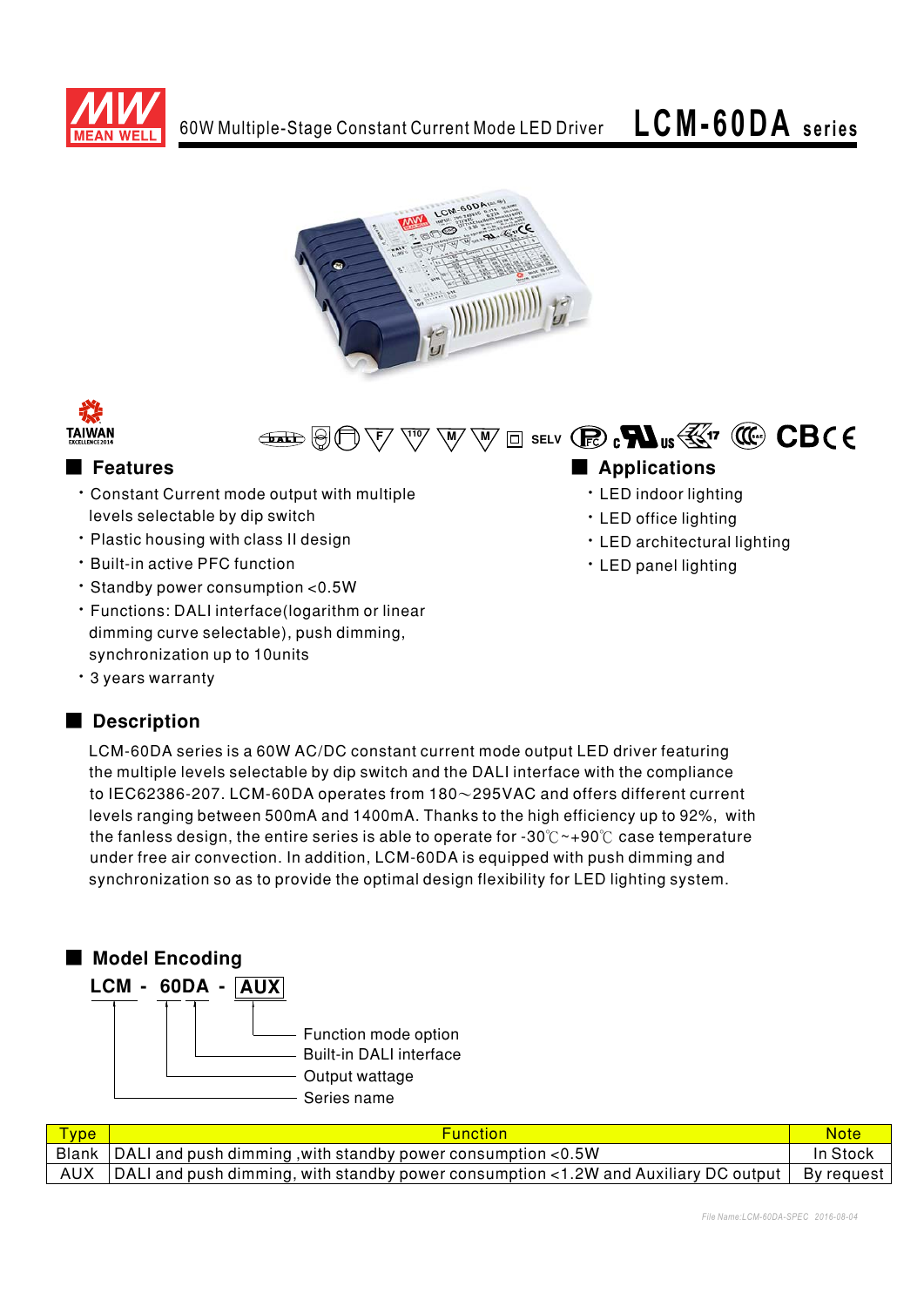

#### **SPECIFICATION**

| <b>MODEL</b>        |                                                                                                                                                                                                                                                                                                                                                                                                                                                                                                                                                                                                                                                                                                                                                                                                                                                                                           | $LCM-60DA-$                                                                                                       |                                                                      |                                                                            |           |           |           |  |  |
|---------------------|-------------------------------------------------------------------------------------------------------------------------------------------------------------------------------------------------------------------------------------------------------------------------------------------------------------------------------------------------------------------------------------------------------------------------------------------------------------------------------------------------------------------------------------------------------------------------------------------------------------------------------------------------------------------------------------------------------------------------------------------------------------------------------------------------------------------------------------------------------------------------------------------|-------------------------------------------------------------------------------------------------------------------|----------------------------------------------------------------------|----------------------------------------------------------------------------|-----------|-----------|-----------|--|--|
|                     |                                                                                                                                                                                                                                                                                                                                                                                                                                                                                                                                                                                                                                                                                                                                                                                                                                                                                           | Current level selectable via DIP switch, please refer to"DIP SWITCH TABLE" section                                |                                                                      |                                                                            |           |           |           |  |  |
| <b>OUTPUT</b>       | <b>CURRENT LEVEL</b>                                                                                                                                                                                                                                                                                                                                                                                                                                                                                                                                                                                                                                                                                                                                                                                                                                                                      | 500mA                                                                                                             | 600mA                                                                | 700mA(default)                                                             | 900mA     | 1050mA    | 1400mA    |  |  |
|                     | <b>RATED POWER</b>                                                                                                                                                                                                                                                                                                                                                                                                                                                                                                                                                                                                                                                                                                                                                                                                                                                                        | 60.3W                                                                                                             |                                                                      |                                                                            |           |           |           |  |  |
|                     | <b>DC VOLTAGE RANGE</b>                                                                                                                                                                                                                                                                                                                                                                                                                                                                                                                                                                                                                                                                                                                                                                                                                                                                   | $2 - 90V$                                                                                                         | $2 - 90V$                                                            | $2 - 86V$                                                                  | $2 - 67V$ | $2 - 57V$ | $2 - 42V$ |  |  |
|                     | <b>OPEN CIRCUIT VOLTAGE (max.)</b>                                                                                                                                                                                                                                                                                                                                                                                                                                                                                                                                                                                                                                                                                                                                                                                                                                                        | 95V                                                                                                               |                                                                      |                                                                            | 73V       |           |           |  |  |
|                     | <b>CURRENT RIPPLE</b><br>Note.5                                                                                                                                                                                                                                                                                                                                                                                                                                                                                                                                                                                                                                                                                                                                                                                                                                                           | 5.0% max. @rated current                                                                                          |                                                                      |                                                                            |           |           |           |  |  |
|                     | <b>CURRENT TOLERANCE</b>                                                                                                                                                                                                                                                                                                                                                                                                                                                                                                                                                                                                                                                                                                                                                                                                                                                                  | ±5%                                                                                                               |                                                                      |                                                                            |           |           |           |  |  |
|                     | <b>AUXILIARY DC OUTPUT</b>                                                                                                                                                                                                                                                                                                                                                                                                                                                                                                                                                                                                                                                                                                                                                                                                                                                                | Nominal 12V(deviation 11.4~12.6V)@50mA for AUX-Type only                                                          |                                                                      |                                                                            |           |           |           |  |  |
|                     | <b>SETUP TIME</b><br>Note.3                                                                                                                                                                                                                                                                                                                                                                                                                                                                                                                                                                                                                                                                                                                                                                                                                                                               | 500ms / 230VAC                                                                                                    |                                                                      |                                                                            |           |           |           |  |  |
|                     | <b>VOLTAGE RANGE</b><br>Note.2                                                                                                                                                                                                                                                                                                                                                                                                                                                                                                                                                                                                                                                                                                                                                                                                                                                            | $180 - 295$ VAC                                                                                                   | $254 - 417$ VDC<br>(Please refer to "STATIC CHARACTERISTIC" section) |                                                                            |           |           |           |  |  |
|                     | <b>FREQUENCY RANGE</b>                                                                                                                                                                                                                                                                                                                                                                                                                                                                                                                                                                                                                                                                                                                                                                                                                                                                    | $47 - 63$ Hz                                                                                                      |                                                                      |                                                                            |           |           |           |  |  |
|                     | <b>POWER FACTOR (Typ.)</b>                                                                                                                                                                                                                                                                                                                                                                                                                                                                                                                                                                                                                                                                                                                                                                                                                                                                | PF≧0.975/230VAC, PF≧0.96/277VAC@full load<br>(Please refer to "POWER FACTOR (PF) CHARACTERISTIC" section)         |                                                                      |                                                                            |           |           |           |  |  |
|                     | TOTAL HARMONIC DISTORTION                                                                                                                                                                                                                                                                                                                                                                                                                                                                                                                                                                                                                                                                                                                                                                                                                                                                 | THD< 20%(@load≧75%)<br>(Please refer to "TOTAL HARMONIC DISTORTION(THD)" section)                                 |                                                                      |                                                                            |           |           |           |  |  |
| <b>INPUT</b>        | <b>EFFICIENCY (Typ.)</b><br>Note.4                                                                                                                                                                                                                                                                                                                                                                                                                                                                                                                                                                                                                                                                                                                                                                                                                                                        | 92%                                                                                                               |                                                                      |                                                                            |           |           |           |  |  |
|                     | <b>AC CURRENT (Typ.)</b>                                                                                                                                                                                                                                                                                                                                                                                                                                                                                                                                                                                                                                                                                                                                                                                                                                                                  | 0.32A/230VAC                                                                                                      | 0.27A/277VAC                                                         |                                                                            |           |           |           |  |  |
|                     | <b>INRUSH CURRENT (Typ.)</b>                                                                                                                                                                                                                                                                                                                                                                                                                                                                                                                                                                                                                                                                                                                                                                                                                                                              |                                                                                                                   |                                                                      | COLD START 20A(twidth=270µs measured at 50% Ipeak) at 230VAC; Per NEMA 410 |           |           |           |  |  |
|                     | MAX. No. of PSUs on 16A<br><b>CIRCUIT BREAKER</b>                                                                                                                                                                                                                                                                                                                                                                                                                                                                                                                                                                                                                                                                                                                                                                                                                                         | 25 units (circuit breaker of type B) / 32 units (circuit breaker of type C) at 230VAC                             |                                                                      |                                                                            |           |           |           |  |  |
|                     | <b>LEAKAGE CURRENT</b>                                                                                                                                                                                                                                                                                                                                                                                                                                                                                                                                                                                                                                                                                                                                                                                                                                                                    | <0.5mA / 240VAC                                                                                                   |                                                                      |                                                                            |           |           |           |  |  |
|                     | <b>STANDBY POWER</b><br><b>CONSUMPTION Note.6</b>                                                                                                                                                                                                                                                                                                                                                                                                                                                                                                                                                                                                                                                                                                                                                                                                                                         | <0.5W for Blank-Type, <1.2W for AUX-Type                                                                          |                                                                      |                                                                            |           |           |           |  |  |
|                     | <b>SHORT CIRCUIT</b>                                                                                                                                                                                                                                                                                                                                                                                                                                                                                                                                                                                                                                                                                                                                                                                                                                                                      | Constant current limiting, recovers automatically after fault condition is removed                                |                                                                      |                                                                            |           |           |           |  |  |
|                     |                                                                                                                                                                                                                                                                                                                                                                                                                                                                                                                                                                                                                                                                                                                                                                                                                                                                                           | $105 - 125V$                                                                                                      |                                                                      |                                                                            |           |           |           |  |  |
| <b>PROTECTION</b>   | <b>OVER VOLTAGE</b>                                                                                                                                                                                                                                                                                                                                                                                                                                                                                                                                                                                                                                                                                                                                                                                                                                                                       | Shutdown o/p voltage, re-power on to recover                                                                      |                                                                      |                                                                            |           |           |           |  |  |
|                     | <b>OVER TEMPERATURE</b>                                                                                                                                                                                                                                                                                                                                                                                                                                                                                                                                                                                                                                                                                                                                                                                                                                                                   | Shutdown o/p voltage, re-power on to recover                                                                      |                                                                      |                                                                            |           |           |           |  |  |
|                     | <b>DIMMING</b>                                                                                                                                                                                                                                                                                                                                                                                                                                                                                                                                                                                                                                                                                                                                                                                                                                                                            | Please refer to "DIMMING OPERATION" section                                                                       |                                                                      |                                                                            |           |           |           |  |  |
|                     | <b>FUNCTION SYNCHRONIZATION</b>                                                                                                                                                                                                                                                                                                                                                                                                                                                                                                                                                                                                                                                                                                                                                                                                                                                           | Please refer to "SYNCHRONIZATION OPERATION" section                                                               |                                                                      |                                                                            |           |           |           |  |  |
|                     | <b>TEMP. COMPENSATION</b>                                                                                                                                                                                                                                                                                                                                                                                                                                                                                                                                                                                                                                                                                                                                                                                                                                                                 | By external NTC, please refer to "TEMPERATURE COMPENSATION OPERATION" section                                     |                                                                      |                                                                            |           |           |           |  |  |
|                     | <b>WORKING TEMP.</b>                                                                                                                                                                                                                                                                                                                                                                                                                                                                                                                                                                                                                                                                                                                                                                                                                                                                      | Tcase=-30 ~ +90℃ (Please refer to "OUTPUT LOAD vs TEMPERATURE" section)                                           |                                                                      |                                                                            |           |           |           |  |  |
|                     | <b>MAX. CASE TEMP.</b>                                                                                                                                                                                                                                                                                                                                                                                                                                                                                                                                                                                                                                                                                                                                                                                                                                                                    | Tcase=+90 $°C$                                                                                                    |                                                                      |                                                                            |           |           |           |  |  |
| <b>ENVIRONMENT</b>  | <b>WORKING HUMIDITY</b>                                                                                                                                                                                                                                                                                                                                                                                                                                                                                                                                                                                                                                                                                                                                                                                                                                                                   | 20 ~ 90% RH non-condensing                                                                                        |                                                                      |                                                                            |           |           |           |  |  |
|                     | <b>STORAGE TEMP., HUMIDITY</b>                                                                                                                                                                                                                                                                                                                                                                                                                                                                                                                                                                                                                                                                                                                                                                                                                                                            | $-40 \sim +80^{\circ}$ C, 10 ~ 95% RH                                                                             |                                                                      |                                                                            |           |           |           |  |  |
|                     | <b>TEMP. COEFFICIENT</b>                                                                                                                                                                                                                                                                                                                                                                                                                                                                                                                                                                                                                                                                                                                                                                                                                                                                  | $\pm 0.03\%$ /°C (0 ~ 50°C)                                                                                       |                                                                      |                                                                            |           |           |           |  |  |
|                     | <b>VIBRATION</b>                                                                                                                                                                                                                                                                                                                                                                                                                                                                                                                                                                                                                                                                                                                                                                                                                                                                          | 10 $\sim$ 500Hz, 2G 10min./1cycle, period for 60min. each along X, Y, Z axes                                      |                                                                      |                                                                            |           |           |           |  |  |
|                     | <b>SAFETY STANDARDS</b>                                                                                                                                                                                                                                                                                                                                                                                                                                                                                                                                                                                                                                                                                                                                                                                                                                                                   | UL8750, CSA C22.2 No.250.13-12, ENEC EN61347-1, EN61347-2-13, EN62384 independent, GB19510.14, GB19510.1 approved |                                                                      |                                                                            |           |           |           |  |  |
|                     | <b>DALI STANDARDS</b>                                                                                                                                                                                                                                                                                                                                                                                                                                                                                                                                                                                                                                                                                                                                                                                                                                                                     | Comply with IEC62386-101, 102, 207                                                                                |                                                                      |                                                                            |           |           |           |  |  |
| <b>SAFETY &amp;</b> | <b>WITHSTAND VOLTAGE</b>                                                                                                                                                                                                                                                                                                                                                                                                                                                                                                                                                                                                                                                                                                                                                                                                                                                                  | I/P-O/P:3.75KVAC                                                                                                  |                                                                      |                                                                            |           |           |           |  |  |
| EMC                 | <b>ISOLATION RESISTANCE</b>                                                                                                                                                                                                                                                                                                                                                                                                                                                                                                                                                                                                                                                                                                                                                                                                                                                               | I/P-O/P:>100M Ohms / 500VDC / 25℃/ 70% RH                                                                         |                                                                      |                                                                            |           |           |           |  |  |
|                     | <b>EMC EMISSION Note.7</b>                                                                                                                                                                                                                                                                                                                                                                                                                                                                                                                                                                                                                                                                                                                                                                                                                                                                | Compliance to EN55015, EN61000-3-2 Class C(@load≥40%) ; EN61000-3-3; GB17625.1,GB17743                            |                                                                      |                                                                            |           |           |           |  |  |
|                     | <b>EMC IMMUNITY</b>                                                                                                                                                                                                                                                                                                                                                                                                                                                                                                                                                                                                                                                                                                                                                                                                                                                                       | Compliance to EN61000-4-2,3,4,5,6,8,11, EN61547, light industry level(surge immunity Line-Line 2KV)               |                                                                      |                                                                            |           |           |           |  |  |
| <b>OTHERS</b>       | <b>MTBF</b>                                                                                                                                                                                                                                                                                                                                                                                                                                                                                                                                                                                                                                                                                                                                                                                                                                                                               | 193.6K hrs min.<br>MIL-HDBK-217F (25℃)                                                                            |                                                                      |                                                                            |           |           |           |  |  |
|                     | <b>DIMENSION</b>                                                                                                                                                                                                                                                                                                                                                                                                                                                                                                                                                                                                                                                                                                                                                                                                                                                                          | 123.5*81.5*23mm (L*W*H)                                                                                           |                                                                      |                                                                            |           |           |           |  |  |
|                     | <b>PACKING</b>                                                                                                                                                                                                                                                                                                                                                                                                                                                                                                                                                                                                                                                                                                                                                                                                                                                                            | $0.24$ Kg; $54$ pcs/15Kg/1.12CUFT                                                                                 |                                                                      |                                                                            |           |           |           |  |  |
| <b>NOTE</b>         | 1. All parameters NOT specially mentioned are measured at 230VAC input, rated current and 25°C of ambient temperature.<br>2. De-rating may be needed under low input voltages. Please refer to "STATIC CHARACTERISTIC" sections for details.<br>3. Length of set up time is measured at first cold start. Turning ON/OFF the driver may lead to increase of the set up time.<br>4. Efficiency is measured at 900mA/67V output set by DIP switch.<br>5. Current ripple is measured 60%~100% of maximum voltage under rated power delivery.<br>6. Standby power consumption is measured at 180~230VAC.<br>7. The driver is considered as a component that will be operated in combination with final equipment. Since EMC performance will be affected by the<br>complete installation, the final equipment manufacturers must re-qualify EMC Directive on the complete installation again. |                                                                                                                   |                                                                      |                                                                            |           |           |           |  |  |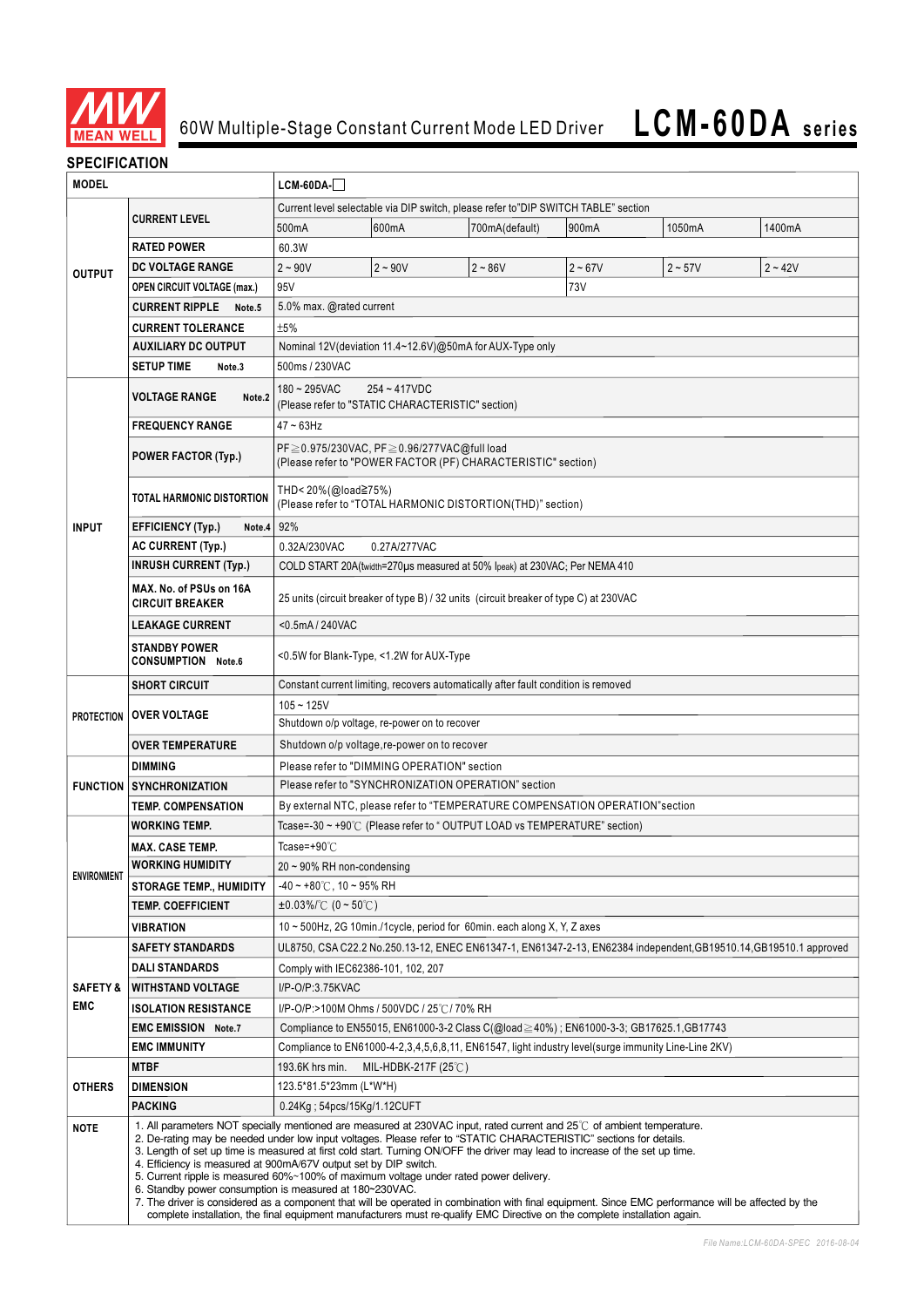

60W Multiple-Stage Constant Current Mode LED Driver

# **LCM-60DA series**



#### **DIP SWITCH TABLE**

LCM-60DA is a multiple-stage constant current driver, selection of output current through DIP switch is exhibited below.

| DIP S.W.<br>lo         |    | $\overline{2}$ | 3  | 4  | 5  | 6  |
|------------------------|----|----------------|----|----|----|----|
| 500mA                  |    |                |    |    |    |    |
| 600mA                  | ON |                |    |    |    |    |
| 700mA(factory default) | ON | ON             |    |    |    |    |
| 900mA                  | ON | ON             | ON |    |    | ON |
| 1050mA                 | ON | ON             | ON | ON |    | ON |
| 1400mA                 | ON | ON             | ON | ON | ON | ON |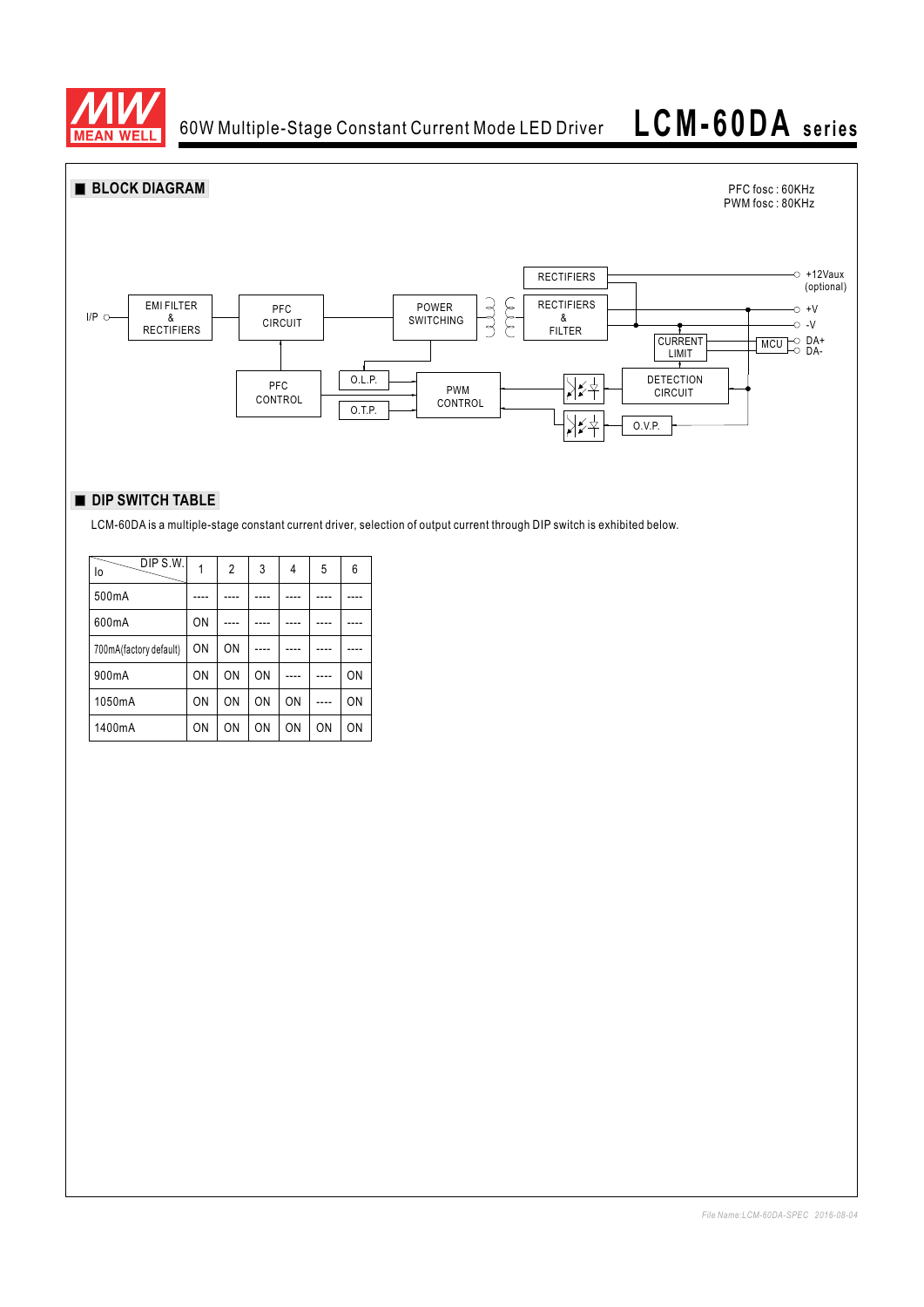

## **LCM-60DA series**

#### **DIMMING OPERATION**



#### ※**PUSH dimming(primary side)**

| Action                        | Action duration | <b>Function</b>                                                   |
|-------------------------------|-----------------|-------------------------------------------------------------------|
| Short push $\vert$ 0.1~1 sec. |                 | Turn ON-OFF the driver                                            |
| Long push                     | $1.5 - 10$ sec. | Every Long Push changes the dimming direction, dimming up or down |
| Reset                         | $>11$ sec.      | Set up the dimming level to 100%                                  |

The factory default dimming level is at 100%.

If the push action lasts less than 0.05 sec., it will not lead to a change for the status of the driver.

Up to 10 drivers can perform the PUSH dimming at the same time when utilizing one common push button.

• The maximum length of the cable from the push button to the last driver is 20 meters.

The additive push button can be connected only between the PUSH terminal, as displayed in the diagram, and AC/L (in brown or black); it will lead to short circuit if it is connected to AC/N.

#### ※**DALI interface(primary side)**

Apply DALI signal between DA+ and DA-

- DALI protocol comprises 16 groups and 64 addresses.
- First step is fixed at 6% of output.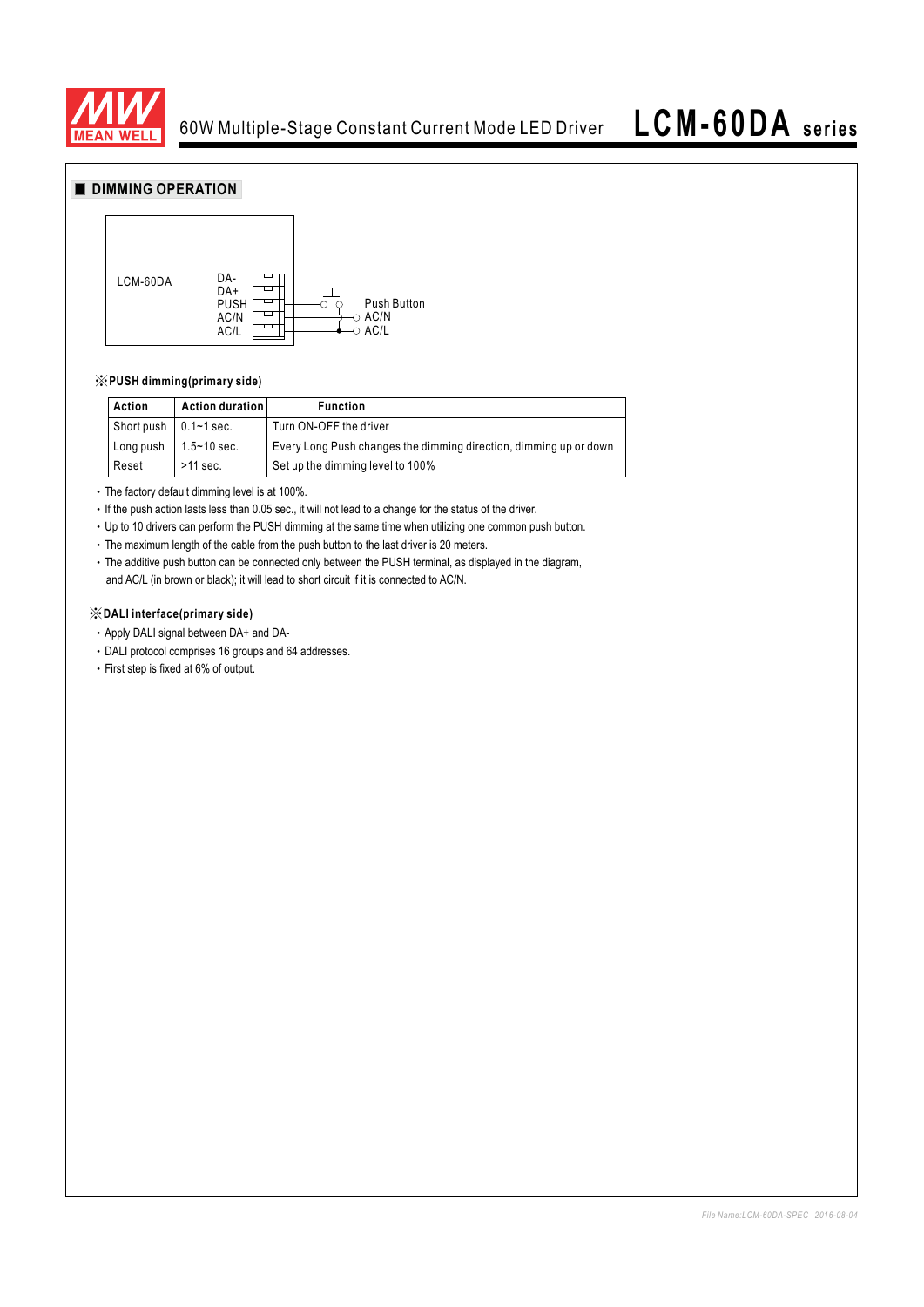



◎ Dimming and synchronization function of the driver will be invalid when the "temperature compensation" function is in use.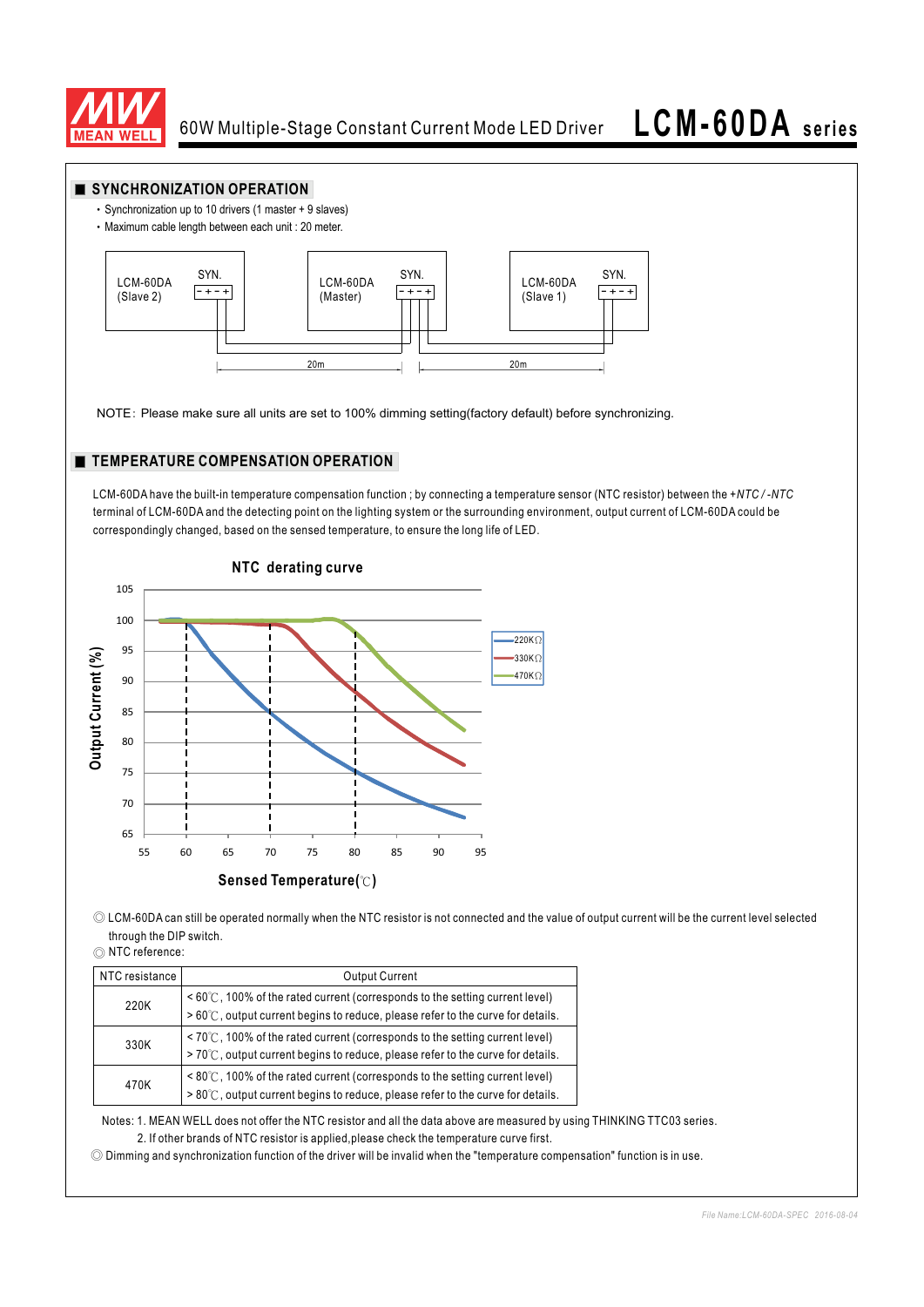

60W Multiple-Stage Constant Current Mode LED Driver

**LCM-60DA series**

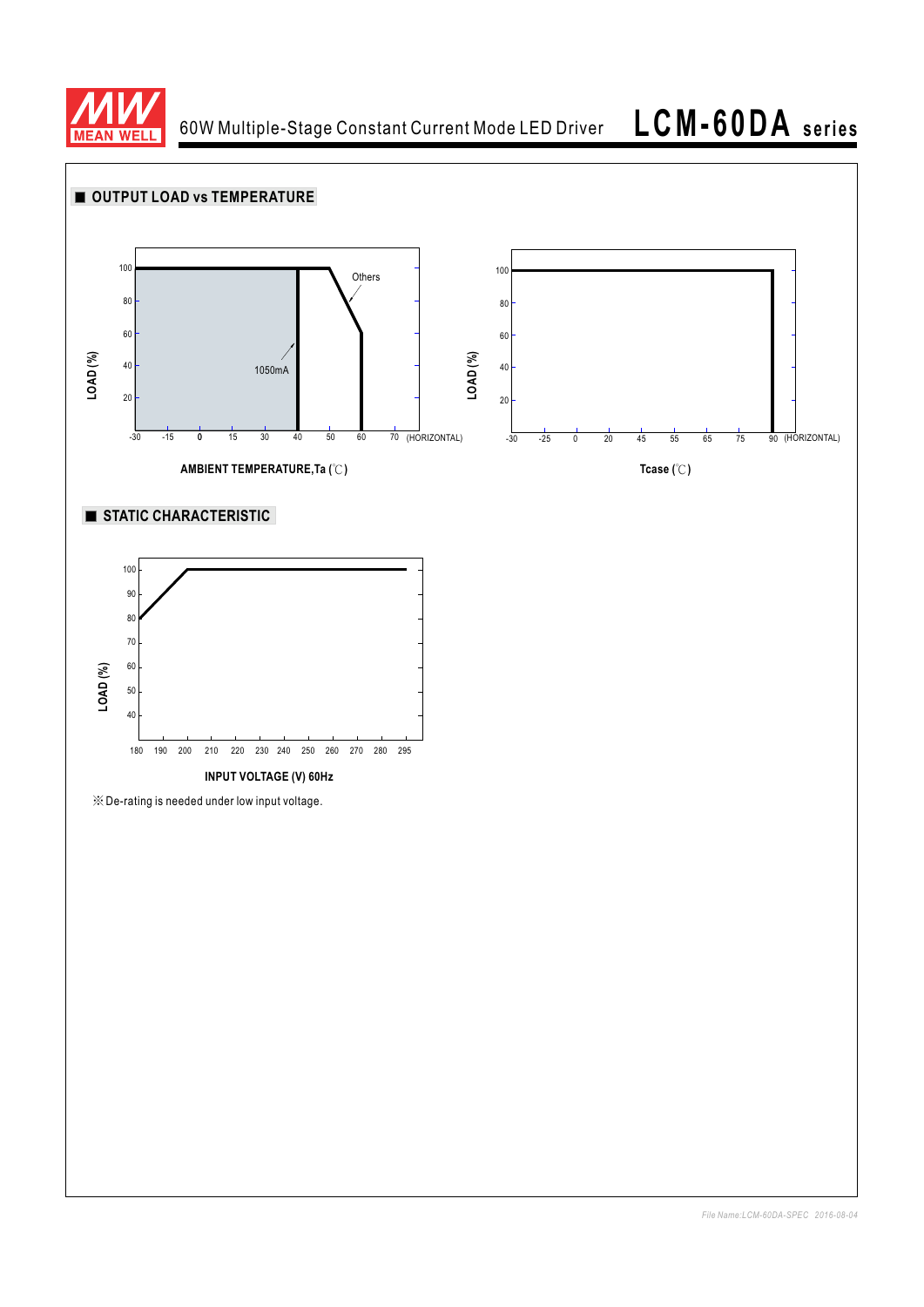

60W Multiple-Stage Constant Current Mode LED Driver **LCM-60DA series**



**LOAD (230Vac Input)**

*File Name:LCM-60DA-SPEC 2016-08-04*

**LOAD (277Vac Input)**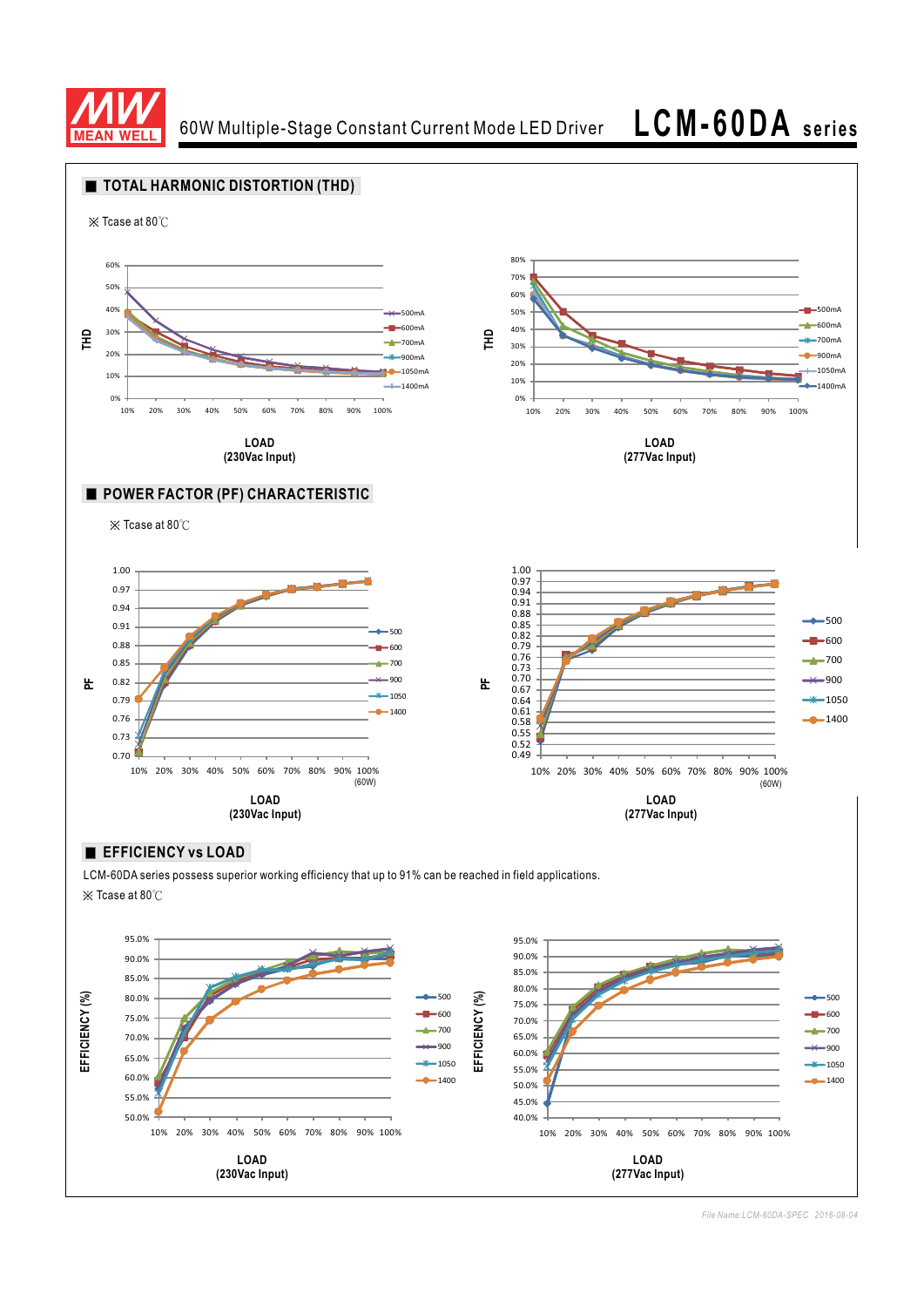

# **LCM-60DA series**



#### **Installation Manual**

Please refer to : http://www.meanwell.com/webapp/product/search.aspx?prod=lcm-60da